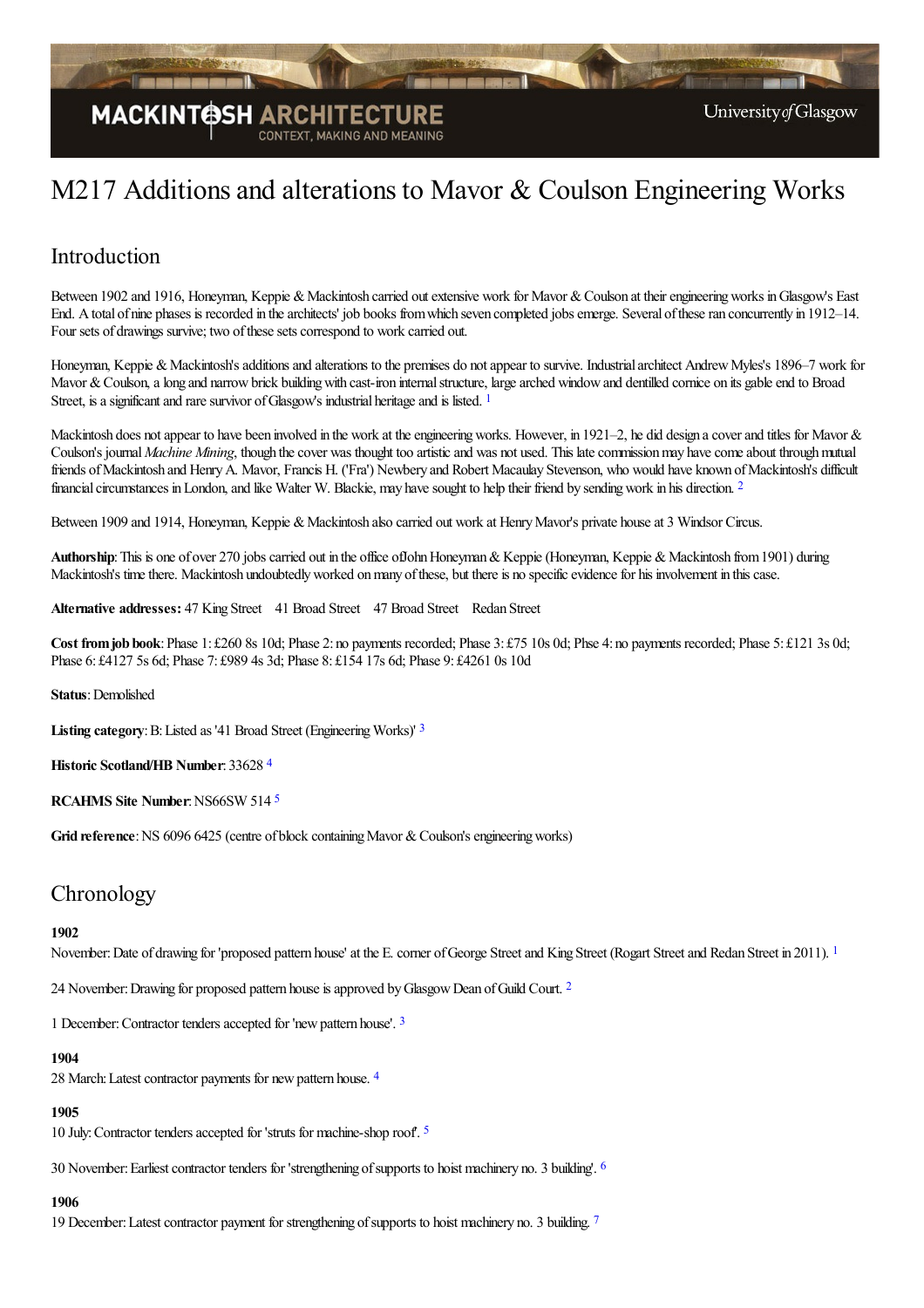#### <span id="page-1-0"></span>**1909**

May 1909: Date of drawings for an 'addition to workshop'. <sup>[8](#page-9-10)</sup>

<span id="page-1-1"></span>10 June: Drawings for addition to workshop is approved by Glasgow Dean of Guild Court. <sup>[9](#page-9-11)</sup>

#### <span id="page-1-2"></span>**1911**

27 October: Contractor tenders accepted for 'proposed strong room'. <sup>[10](#page-9-12)</sup>

<span id="page-1-3"></span>November: Contractor tender accepted for 'strong room' <sup>[11](#page-9-13)</sup>

### <span id="page-1-4"></span>**1912**

8 March: Latest contractor payments for strong room. <sup>[12](#page-9-14)</sup>

<span id="page-1-5"></span>November: Date of drawings for 'proposed extension to fitting shop'. <sup>[13](#page-9-15)</sup>

20 November: Drawings for proposed extension to fitting shop approved by Glasgow Dean of Guild Court. Contractor tenders accepted for the work. <sup>[14](#page-9-16)</sup>

#### <span id="page-1-7"></span><span id="page-1-6"></span>**1913**

April: Date of drawing for 'proposed alterations to south-east property', on Broad Street. <sup>[15](#page-9-17)</sup>

<span id="page-1-8"></span>5 April: Earliest contractor tender acceptance date for repairs at the N.W. building. <sup>[16](#page-9-18)</sup>

29 May: Drawing for 'proposed alterations to south-east property' approved by Glasgow Dean of Guild Court. <sup>[17](#page-9-19)</sup>

<span id="page-1-10"></span><span id="page-1-9"></span>[18](#page-9-20) August: Earliest contractor tender accepted for work at 'pattern store and old buildings'. <sup>18</sup>

### **1914**

<span id="page-1-12"></span><span id="page-1-11"></span>13 April: latest contractor payment for work at the pattern store and at old buildings in Broad Street. <sup>[19](#page-9-21)</sup>

28 June: Latest contractor payment for repairs at the N.W. building. [20](#page-9-22)

<span id="page-1-13"></span>19 August: Latest contractor payments for extension to fitting shop. <sup>[21](#page-9-23)</sup>

### <span id="page-1-14"></span>**1915**

[22](#page-9-24) May: Earliest contractor tenders accepted for 'Alterations on Old Mill'. <sup>22</sup>

#### **1916**

<span id="page-1-15"></span>1 September: Latest contractor payment for alterations at old mill. [23](#page-9-25)

### Description

### People

**Clients:**

• Mavor & Coulson

#### **Contractors:**

- Bladen & Co.
- $\bullet$  James Boyd & Sons
- Robert Corbet & Son
- James Cormack & Sons Ltd
- Douglas, Hunter & Whitson
- James Grant
- James Ingleton & Co.
- George Laird & Son
- Lawson & Co.
- P. & W. MacLellan
- A. &J. Main&Co. Ltd
- North British Lifting & Moving Appliances Co. Ltd
- Redpath, Brown & Co.
- A. &J. Scott
- Andrew Sharp
- Watson Bros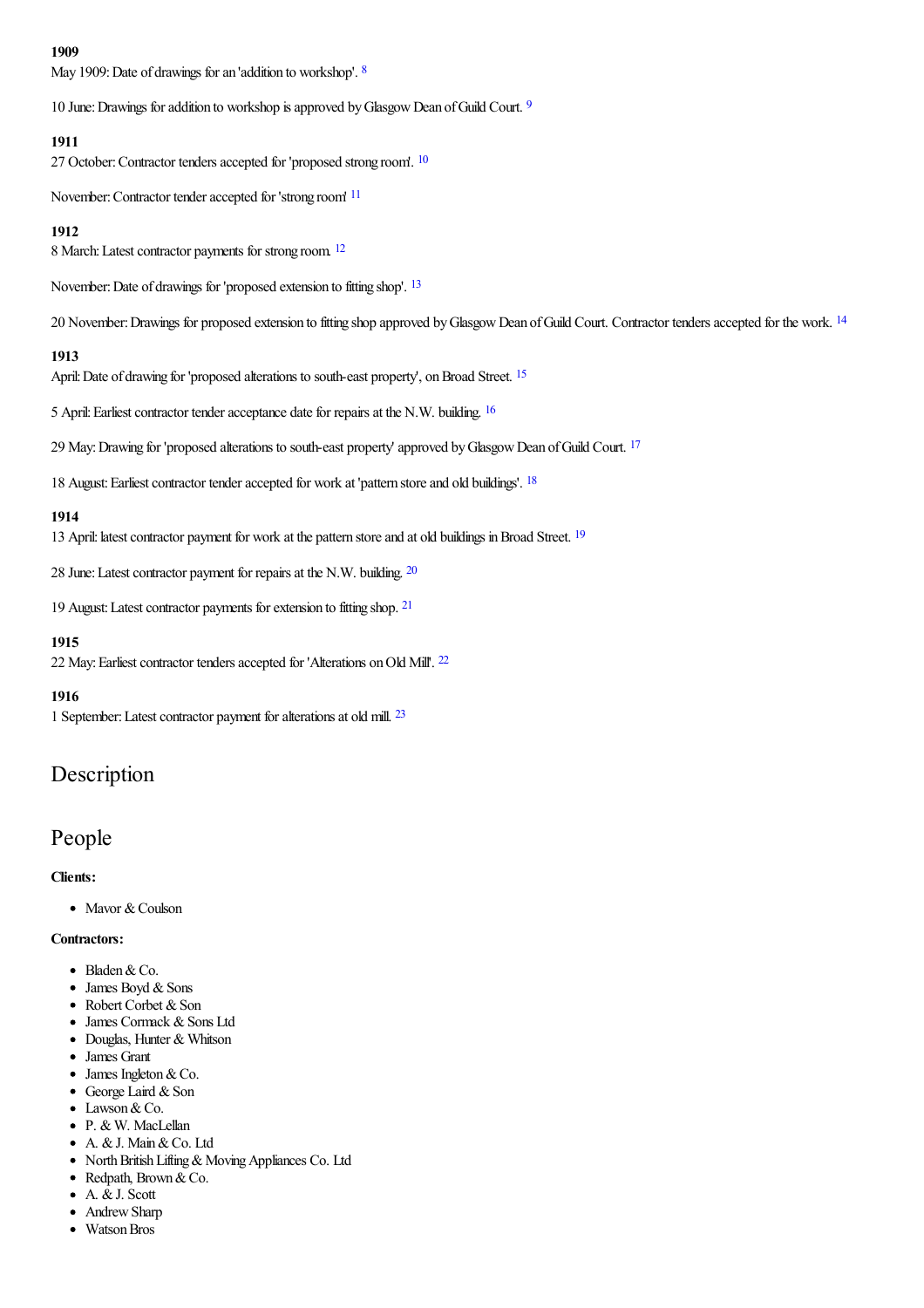# Job Book

The job books of Honeyman & Keppie (later Honeyman, Keppie & Mackintosh) are now held by The Hunterian, University of Glasgow and include four volumes related to the Mackintosh period. The books were used by the firm to keep a project-by-project, day-by-day record of contractors, suppliers and expenditure. The name ofa projectand/orclient is usually at thetop oftheleft-hand page, followed by information about tradesmenwho tendered. The name ofthe measurer (quantity surveyor) is usually at thetop oftheright-hand page, followed by information about payments to contractorsand suppliers. All ofthe data for M217 is entered in the tables below.

Page numbering is not consistent in the job books. Sometimes a single number refers to a double-page spread and sometimes each page is individually numbered. Here, each image of a double-page spread is identified by the number given at the top of the left-hand page. (Images of all of the pages from the four job books can be found at Browse Job Books, Visit Book and Cash Book.)

The following information about M217 has been extracted from the job books:



**Client:** Mavor & Coulson

### **Measurer**:Douglas, Hunter & Whitson

#### **Tenders**:

| <b>Contractor</b>         | <b>Type</b> | <b>Address</b>         | Date                | Value        | Accepted            |
|---------------------------|-------------|------------------------|---------------------|--------------|---------------------|
| Robert Corbet & Son       | artificer   | 23 Onslow Drive        | no data in job book | £123 11s 7d  | yes                 |
|                           |             |                        |                     |              | $(1$ December 1902) |
| Robert Gilchrist & Son    | artificer   | 30 New Street, Calton  | no data in job book | £103 $0s$ 4d | no                  |
| Bell Hornsby & Co.        | artificer   | 176 Pollokshaws Road   | no data in job book | £153 $0s$ 0d | no                  |
| Daniel McCallum           | artificer   | <b>Bothwell Street</b> | no data in job book | £122.7s 0d   | no                  |
| James Grant               | artificer   | <b>Pitt Street</b>     | no data in job book | £143 $6s$ 0d | no                  |
| George Laird & Son        | artificer   | <b>Bridgeton</b>       | no data in job book | £118 $2s$ 0d | no                  |
| Alex Findlay & Co.        | steel work  | Motherwell             | no data in job book | £61 14s 8d   | no                  |
| Clark & Co.               | steel work  | 92 Wellington Street   | no data in job book | £48 1s 4d    | no                  |
| A. J. Main & Co. Ltd      | steel work  | Possilpark             | no data in job book | £37 0s 0d    | no                  |
| Bladen $&Co$ .            | steel work  | 212 St Vincent Street  | no data in job book | £37 $3s$ 11d | yes                 |
|                           |             |                        |                     |              | $(1$ December 1902) |
| Motherwell Bridge Co. Ltd | steel work  | Motherwell             | no data in job book | £65 4s 6d    | no                  |

### **Payments (trades):**

<span id="page-2-0"></span>

| <b>Name</b>         | <b>Type</b> | Payment out sum                                                                                  | <b>Measurer fee payments</b> |
|---------------------|-------------|--------------------------------------------------------------------------------------------------|------------------------------|
| Robert Corbet & Son | artificer   | Payment date: 28 March 1904<br>£190 1s 6d $1$                                                    | £212s6d                      |
| Bladen & Co.        | steel work  | <b>First installment: 28 January 1903</b><br><b>Final installment:</b> March [1904]<br>£70 7s 4d | 15s 9d                       |

**Measurerfee payment**: £6 16s 6d (28 March 1904)

Phase 2: Struts for machine-shop roof, 1905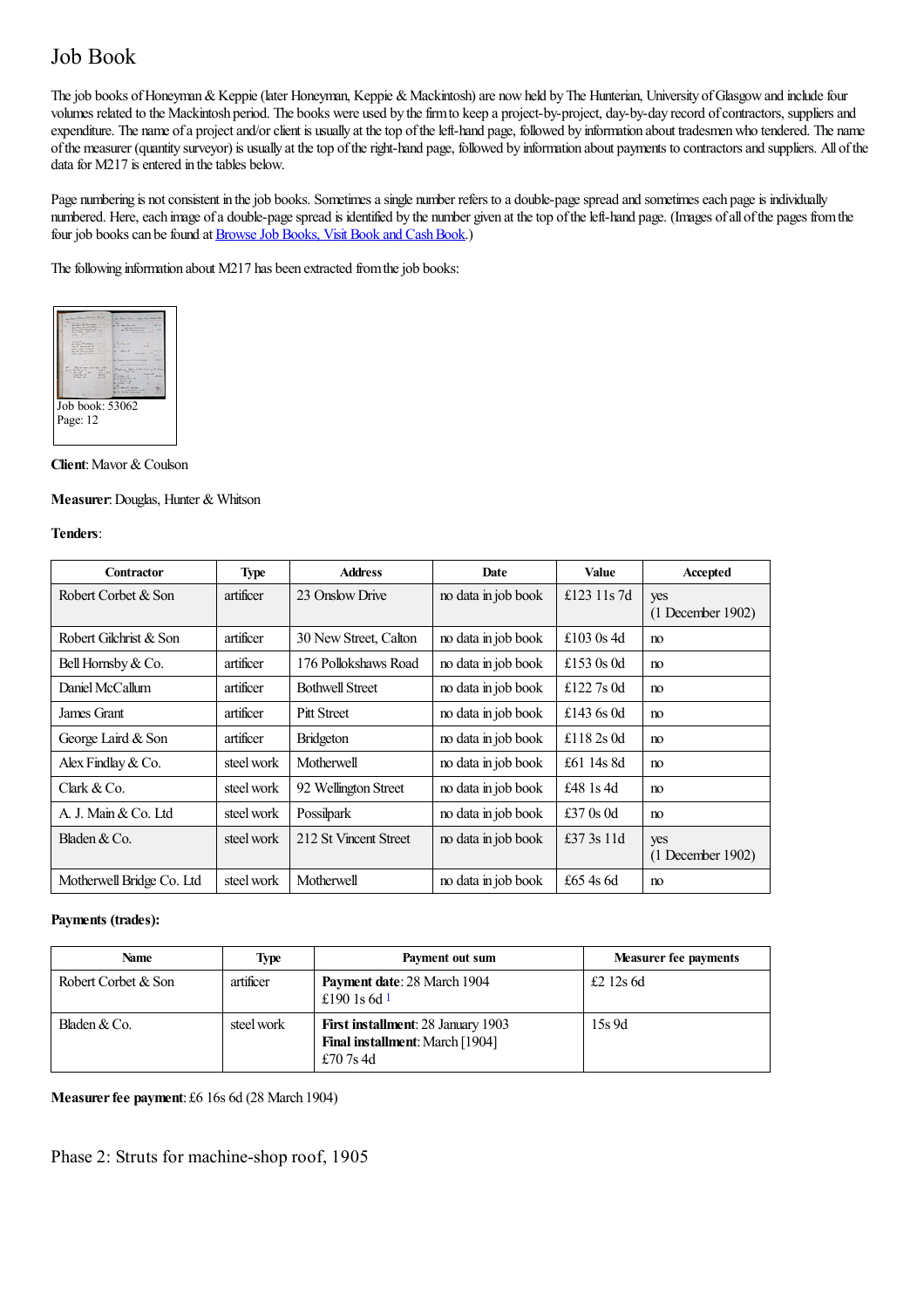

### **Client:** Mavor & Coulson

### **Tenders**:

<span id="page-3-2"></span><span id="page-3-1"></span><span id="page-3-0"></span>

| Contractor            | <b>Type</b>  | <b>Address</b>      | Date         | <b>Value</b>   | Accepted                |
|-----------------------|--------------|---------------------|--------------|----------------|-------------------------|
| P. & R. Fleming & Co. | steel struts | no data in job book | 10 July 1905 | £46 15s 5d $2$ | no                      |
| Bladen $&Co$ .        | steel struts | no data in job book | 10 July 1905 | £33 5s 0d 3    | yes<br>$(14$ July 1905) |
| Donald Clark & Co.    | steel struts | no data in job book | 10 July 1905 | £36 18s 6d 4   | no                      |
| William Baird & Sons  | steel struts | no data in job book | 10 July 1905 | £61 11s 10d 5  | no                      |

### <span id="page-3-3"></span>Phase 3: Stengthening of supports to hoist machinery no. 3 building, 1905–6



### **Client:** Mavor & Coulson

#### **Tenders**:

<span id="page-3-4"></span>

| Contractor          | <b>Type</b> | <b>Address</b>      | Date             | Value         | Accepted              |
|---------------------|-------------|---------------------|------------------|---------------|-----------------------|
| Bladen $&Co.$       | steel work  | no data in job book | 30 November 1905 | £32 0s 0d 6   | yes<br>(2 March 1906) |
| Redpath Brown & Co. | steel work  | no data in job book | 12 December 1905 | £35 $0s$ 0d   | (no)                  |
| Bladen & Co.        | steel work  | no data in job book | 19 December 1905 | £29 0s 0d $7$ | no                    |

### <span id="page-3-5"></span>**Payments (trades):**

| Name          | Type       | Payment out sum                                     |
|---------------|------------|-----------------------------------------------------|
| Bladen $&Co.$ | steel work | <b>Payment date: 3 March 1906</b><br>£66 10s 0d $8$ |

### <span id="page-3-6"></span>**Payments (suppliers):**

| Name           | Service            | Payment date     | Payment sum    |
|----------------|--------------------|------------------|----------------|
| Grant<br>James | strengthening roof | 19 December 1906 | $\pounds90s0d$ |

### Phase 4: Proposed Strong Room, 1911

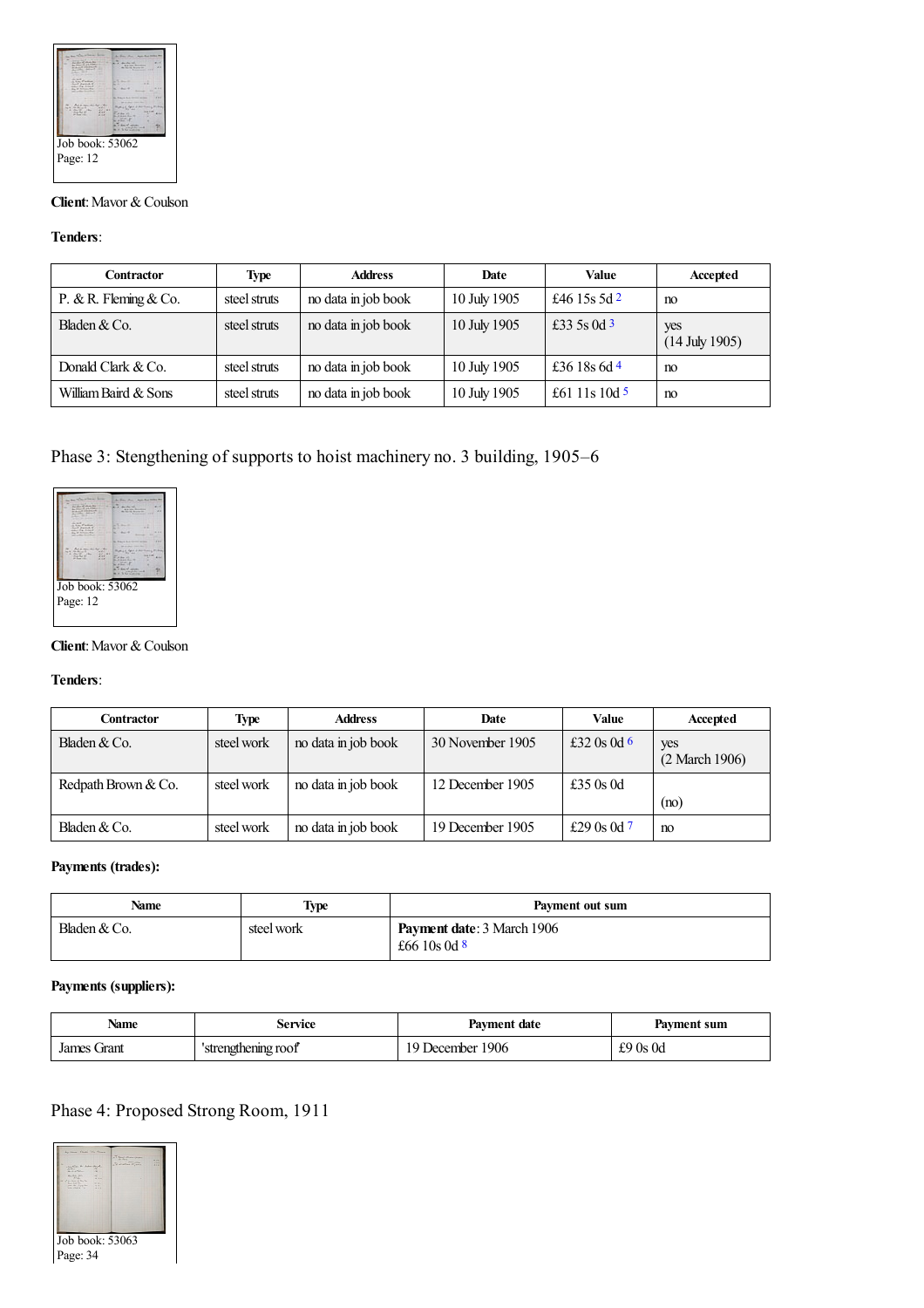### **Client**: Mavor & Coulson

### **Tenders**:

<span id="page-4-0"></span>

| Contractor             | Type                        | <b>Address</b>      | Date            | Value        | Accepted            |
|------------------------|-----------------------------|---------------------|-----------------|--------------|---------------------|
| James Grant            | no data in job book         | no data in job book | 1911            | £120 $0s$ 0d | no data in job book |
| Daniel McCallum        | no data in job book         | no data in job book | 1911            | £125 $0s$ 0d | no data in job book |
| Robert Corbet & Son    | no data in job book         | no data in job book | 1911            | £119 0s 0d 9 | no data in job book |
| Robert Corbet & Son    | new position of strong room |                     | 27 October 1911 | £121 10s 0d  | no data in job book |
| <b>Watson Brothers</b> | fireproof doors             | no data in job book | 27 October 1911 | £12 8s 0d    | no data in job book |
| Mather & Platt Ltd     | fireproof doors             | no data in job book | 27 October 1911 | £15 11s 7d   | no data in job book |

### Phase 5: Strong Room, 1911–12



### **Client:** Mavor & Coulson

### **Tenders**:

| <b>Contractor</b>   | Type     | <b>Address</b>      | Date | Value            | Accepted               |
|---------------------|----------|---------------------|------|------------------|------------------------|
| Daniel McCallum     |          | no data in job book | 1911 | £123 $1s$ 9d     | n <sub>0</sub>         |
| James Grant         |          | no data in job book | 1911 | £120 $0s$ 0d     | m                      |
| Robert Corbet & Son |          | no data in job book | 1911 | £119 $0s$ 0d     | n <sub>0</sub>         |
| Robert Corbet & Son | റ        | no data in job book | 1911 | £164 6s 11d $10$ | no                     |
| Robert Corbet & Son | $\Omega$ | no data in job book | 1911 | £121 0s 0d $11$  | yes<br>(November 1911) |

### <span id="page-4-2"></span><span id="page-4-1"></span>**Payments (trades):**

| Name                | <b>Type</b> | Payment out sum                                     |
|---------------------|-------------|-----------------------------------------------------|
| Robert Corbet & Son |             | <b>Payment date:</b> 8 March [1912]<br>£108 $0s$ 0d |

### **Payments (suppliers):**

| <b>Name</b>            | Service         | Payment date | Payment sum |
|------------------------|-----------------|--------------|-------------|
| Watson,<br><b>Bros</b> | fireproof doors | March [1912] | 3s0d        |

### Phase 6: Extension to fitting shop, 1912–14



**Client:** Mavor & Coulson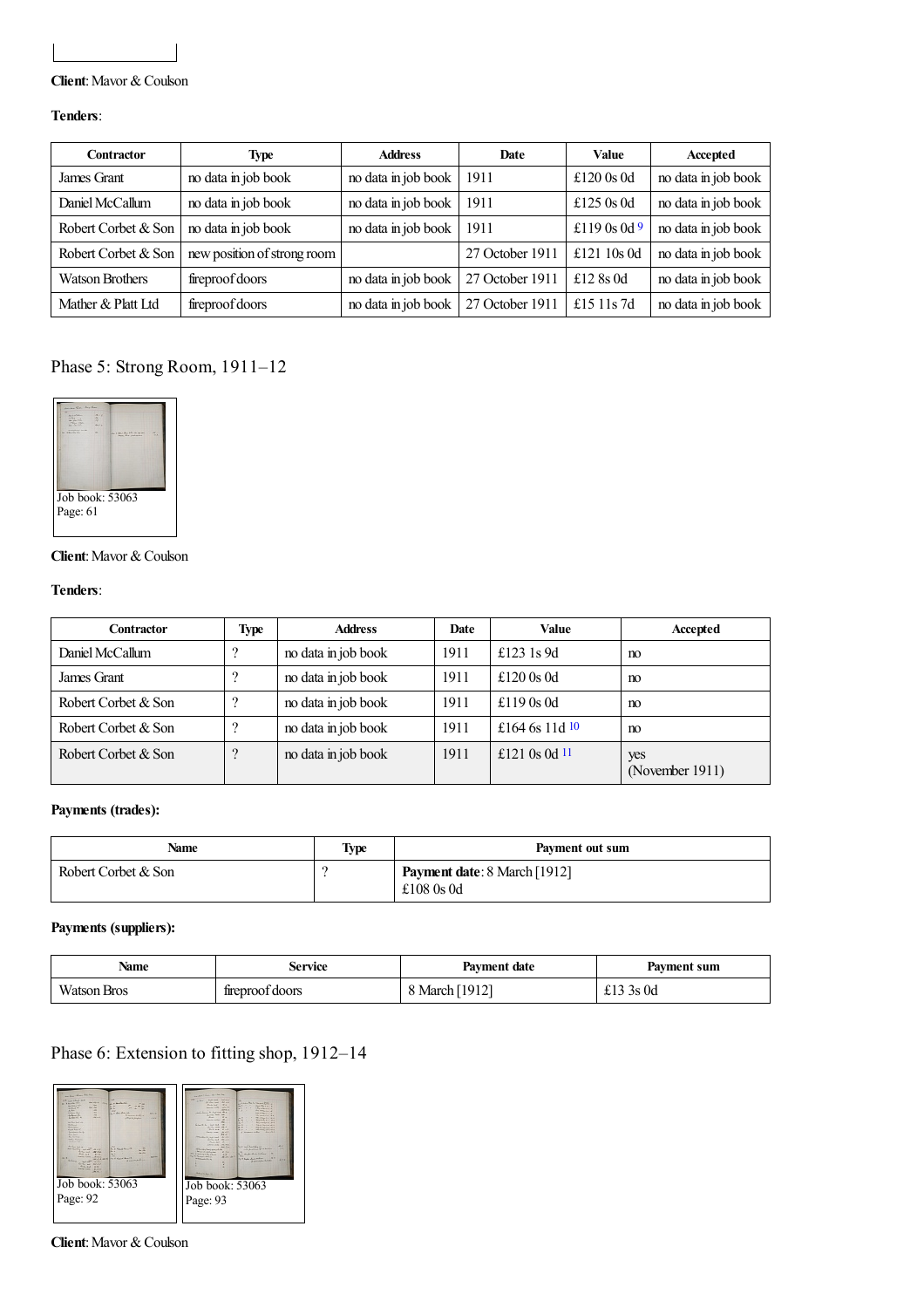### **Tenders**:

| Contractor                                           | <b>Type</b>                     | <b>Address</b>         | Date                   | Value                  | Accepted                     |
|------------------------------------------------------|---------------------------------|------------------------|------------------------|------------------------|------------------------------|
| Robert Corbet & Son                                  | mason & brick                   | no data in job<br>book | 1912                   | £1191 14s 0d           | yes<br>(20 November<br>1912) |
| Robert Gilchrist & Son                               | mason & brick                   | no data in job<br>book | 1912                   | £1400 $0s$ 0d          | no                           |
| Bell Hornsby & Co.                                   | mason & brick                   | no data in job<br>book | 1912                   | £1265 0s 0d            | no                           |
| John Porter                                          | mason & brick                   | no data in job<br>book | 1912                   | £1435 $0s$ 0d          | no                           |
| <b>Elphinstone Forrest</b>                           | mason & brick                   | no data in job<br>book | 1912                   | £1340 0s 0d            | no                           |
| Alex. Thomson & Son                                  | mason & brick                   | no data in job<br>book | 1912                   | £1495 0s 0d            | no                           |
| James Goldie & Son Ltd                               | mason & brick                   | no data in job<br>book | 1912                   | £1369 14s 6d           | no                           |
| P. & R. Fleming                                      | steel & joiner work<br>etc      | no data in job<br>book | 1912                   | no data in job<br>book | no data in job<br>book       |
| P. & W. Maclellan                                    | steel & joiner work<br>etc      | no data in job<br>book | 1912                   | no data in job<br>book | no data in job<br>book       |
| Redpath Brown & Co.                                  | steel & joiner work<br>etc      | no data in job<br>book | 1912                   | no data in job<br>book | no data in job<br>book       |
| Clyde Structural Iron Company                        | steel & joiner work<br>etc      | no data in job<br>book | 1912                   | no data in job<br>book | no data in job<br>book       |
| James Grant                                          | steel & joiner work<br>etc      | no data in job<br>book | 1912                   | no data in job<br>book | no data in job<br>book       |
| Peter Cumming                                        | steel & joiner work<br>etc      | no data in job<br>book | 1912                   | no data in job<br>book | no data in job<br>book       |
| Mathew Henderson                                     | steel & joiner work<br>etc      | no data in job<br>book | 1912                   | no data in job<br>book | no data in job<br>book       |
| George Laird & Son                                   | steel & joiner work<br>etc      | no data in job<br>book | 1912                   | no data in job<br>book | no data in job<br>book       |
| Redpath, Brown & Co.                                 | steel & joiner work<br>etc      | no data in job<br>book | 1912                   | £1868 19s 3d<br>12     | yes<br>(20 November<br>1912) |
| Peter Cumming                                        | steel & joiner work<br>etc      | no data in job<br>book | 1912                   | £1926 12s 0d<br>13     | no                           |
| James Grant                                          | steel & joiner work<br>etc      | no data in job<br>book | 1912                   | £1958 7s 2d<br>14      | no                           |
| Mathew Henderson                                     | steel & joiner work<br>etc      | no data in job<br>book | 1912                   | £2079 0s 0d<br>15      | no                           |
| George Laird & Son Ltd                               | steel & joiner work<br>etc      | no data in job<br>book | 1912                   | £2212 10s 0d<br>16     | no                           |
| P. & W. Maclellan                                    | steel & joiner work<br>etc      | no data in job<br>book | 1912                   | £25027s 10d<br>17      | no                           |
| North British Lifting & Moving<br>Appliances Co. Ltd | lifting & moving<br>apparatus   | no data in job<br>book | no data in job<br>book | £165 3s 0d $18$        | yes<br>(15 January<br>1913)  |
| William Wadsworth & Sons Ltd                         | lifting $&$ moving<br>apparatus | no data in job<br>book | no data in job<br>book | £221 0s 0d 19          | no                           |

### <span id="page-5-7"></span><span id="page-5-6"></span><span id="page-5-5"></span><span id="page-5-4"></span><span id="page-5-3"></span><span id="page-5-2"></span><span id="page-5-1"></span><span id="page-5-0"></span>**Payments (trades):**

| <b>Name</b> | Type | Payment out sum | Measurer fee<br>payments |
|-------------|------|-----------------|--------------------------|
|             |      |                 |                          |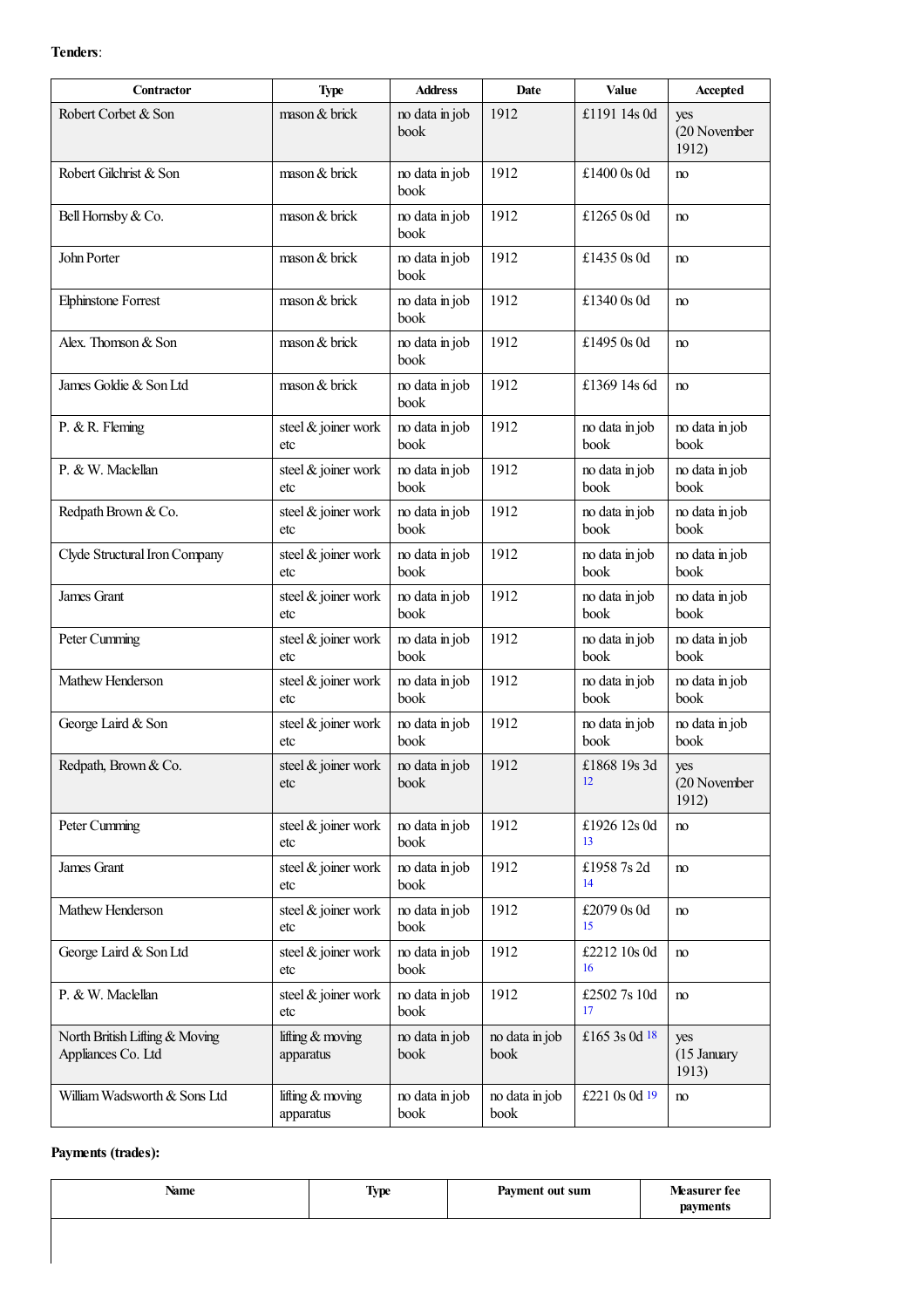<span id="page-6-0"></span>

| Robert Corbet & Son                                  | $\frac{1}{2}$ mason & brick     | First installment: 26 April 1913<br>Final installment: 19 August<br>1914<br>£1403 11s $7s^{20}$               | £17 $10s$ 0d |
|------------------------------------------------------|---------------------------------|---------------------------------------------------------------------------------------------------------------|--------------|
| Redpath, Brown & Co.                                 | steel $&$ joiner work etc       | <b>First installment:</b> 25 February<br>1913<br><b>Final installment: 19 August</b><br>1914<br>£2468 15s 11d | £31 $0s$ 0d  |
| North British Lifting & Moving Appliances<br>Co. Ltd | lifting $&$ moving<br>apparatus | Payment date: 5 July 1913<br>£165 3s 0d 21                                                                    |              |

### <span id="page-6-1"></span>**Payments (suppliers):**

<span id="page-6-2"></span>

| <b>Name</b>         | Service   | <b>Payment date</b> | Payment sum |
|---------------------|-----------|---------------------|-------------|
| <b>Andrew Sharp</b> | Inspector | 16 October 1913 22  | £59 15s 0d  |

**Measurerfee payment**: £45 0s 0d; £112 15s 0d (8 July 1913; 19 August 1914)

## Phase 7: Repairs at North West building, 1913–14



### **Client:** Mavor & Coulson

#### **Tenders**:

<span id="page-6-7"></span><span id="page-6-6"></span><span id="page-6-5"></span><span id="page-6-4"></span><span id="page-6-3"></span>

| Contractor                                           | <b>Type</b>                     | <b>Address</b>                    | Date | Value                                | Accepted                        |
|------------------------------------------------------|---------------------------------|-----------------------------------|------|--------------------------------------|---------------------------------|
| George Laird & Son                                   | repairs                         | 10 Ann Place,<br><b>Bridgeton</b> | 1913 | £211 4s 10d $^{23}$                  | yes<br>(no data in job<br>book) |
| Lawson $& Co.$                                       | repairs                         | Park Saw Mills,<br>Govan          | 1913 | £203 0s $5d$ $24$                    | no                              |
| James Grant                                          | repairs                         | 128 Pitt Street                   | 1913 | £257 8s 6d $25$                      | no                              |
| Robert Corbet & Son                                  | repairs                         | 68 Bluevale Street                | 1913 | £208 8s 9d 26                        | no                              |
| Lawson & Co.                                         | gangway                         | no data in job book               | 1913 | £11 17s $6d$                         | yes<br>(5 April 1913)           |
| A. & J. Scott                                        | painter                         | no data in job book               | 1913 | no data in job<br>book <sup>27</sup> | yes<br>(19 April 1913)          |
| North British Lifting & Moving<br>Appliances Co. Ltd | lifting $&$ moving<br>apparatus | no data in job book               | 1913 | £65 19s 6d 28                        | yes<br>$(2$ May 1913)           |
| P. & W. MacLellan                                    | lifting $&$ moving<br>apparatus | no data in job book               | 1913 | £12 0s 0d $29$                       | yes<br>$(7$ May 1913)           |
| George Laird & Son                                   | $\overline{\cdot}$              | no data in job book               | 1913 | £470 0s 0d 30                        | yes<br>$(7$ May 1913)           |
| Robert Corbet & Son                                  | $\overline{?}$                  | no data in job book               | 1913 | £12 4s 0d 31                         | yes<br>$(9 \text{ June } 1913)$ |
| A. & J. Main & Co. Ltd.                              | wrought iron                    | no data in job book               | 1913 | £16 12s 0d $32$                      | yes<br>$(1$ August 1913)        |

### <span id="page-6-10"></span><span id="page-6-9"></span><span id="page-6-8"></span>**Payments (trades):**

<span id="page-6-12"></span><span id="page-6-11"></span>

| Name | -<br>tvpe | $\alpha$ where $\alpha$<br>sun<br>. | na<br>vments<br>tee<br>__ |
|------|-----------|-------------------------------------|---------------------------|
|      |           |                                     |                           |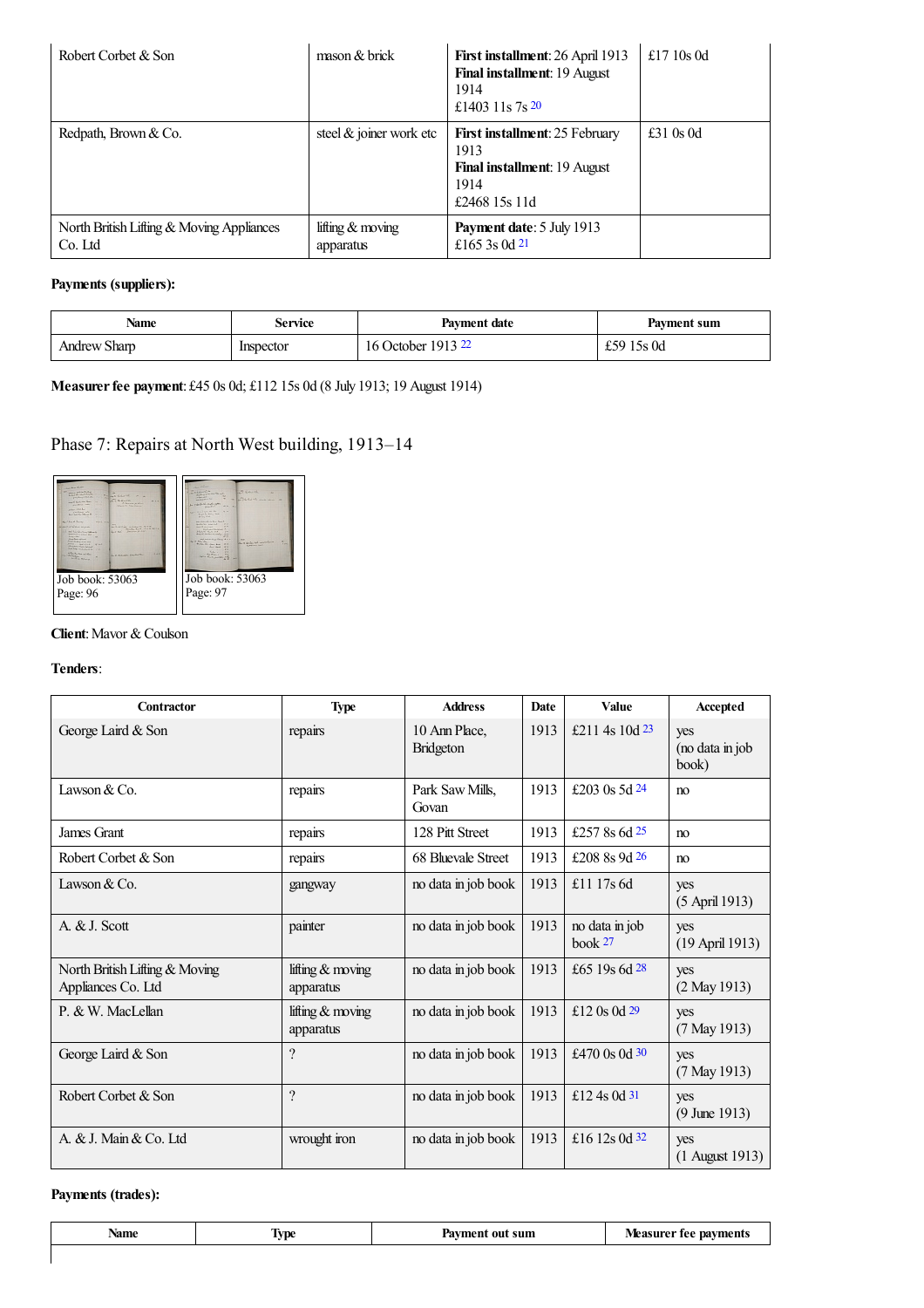<span id="page-7-2"></span><span id="page-7-1"></span><span id="page-7-0"></span>

| George Laird & Son | ?                            | First installment: 24 May 1913<br>Final installment: 17 March 1914<br>£330 6s 10d $33$  | £4 4s $0d$  |
|--------------------|------------------------------|-----------------------------------------------------------------------------------------|-------------|
| A. & J. Scott      | painter                      | <b>Payment date: 21 March 1914</b><br>£249.7s 11d $34$                                  | £3 $13s$ 6d |
| P. & W. MacLellan  | lifting $&$ moving apparatus | <b>Payment date: 28 June [1914]</b><br>£9 18s 8d 35                                     |             |
| George Laird & Son | ?                            | First installment: 5 August 1913<br>Final installment: 17 March 1914<br>£400 0s 0d $36$ |             |

### <span id="page-7-3"></span>Phase 8: Work at Pattern Store, Old Buildings at Broad Street, 1913–14



### **Client:** Mavor & Coulson

### **Tenders**:

<span id="page-7-5"></span><span id="page-7-4"></span>

| <b>Contractor</b>           | <b>Type</b>                            | <b>Address</b>      | <b>Date</b> | Value           | Accepted                     |
|-----------------------------|----------------------------------------|---------------------|-------------|-----------------|------------------------------|
| Robert Corbet & Son         | mason                                  | no data in job book | 1913        | £15 7s 0d 37    | no data in job book          |
| Lawson $& Co.$              | joiner                                 | no data in job book | 1913        | £21 10s 0d $38$ | no data in job book          |
| James Ingleton $& Co.$      | plumber                                | no data in job book | 1913        | £7 10s $0d$     | no data in job book          |
| Hamilton $& Co.$            | slater, plasterer $&$ lime-<br>washing | no data in job book | 1913        | £14 $10s$ 0d    | no data in job book          |
| Robert Corbet & Son         | all work                               | no data in job book | 1913        | £60 9s 0d $39$  | yes<br>$(18$ August 1913)    |
| James Cormack & Sons<br>Ltd | heating                                | no data in job book | 1913        | £97 10s 0d      | no data in job book          |
| James Boyd & Sons           | ventilation                            | no data in job book | 1913        | £67 10s 0d $40$ | yes<br>$(19$ September 1913) |

### <span id="page-7-7"></span><span id="page-7-6"></span>**Payments (trades):**

<span id="page-7-8"></span>

| Name                | <b>Type</b> | Payment out sum                                     |
|---------------------|-------------|-----------------------------------------------------|
| Robert Corbet & Son | all work    | <b>Payment date:</b> 13 April 1914<br>£79 17s 6d 41 |
| James Boyd & Sons   | heating     | Payment date: 11 April 1914<br>£65 0s 0d $42$       |

### <span id="page-7-9"></span>Phase 9: Alterations on Old Mill, 1915–16



**Client:** Mavor & Coulson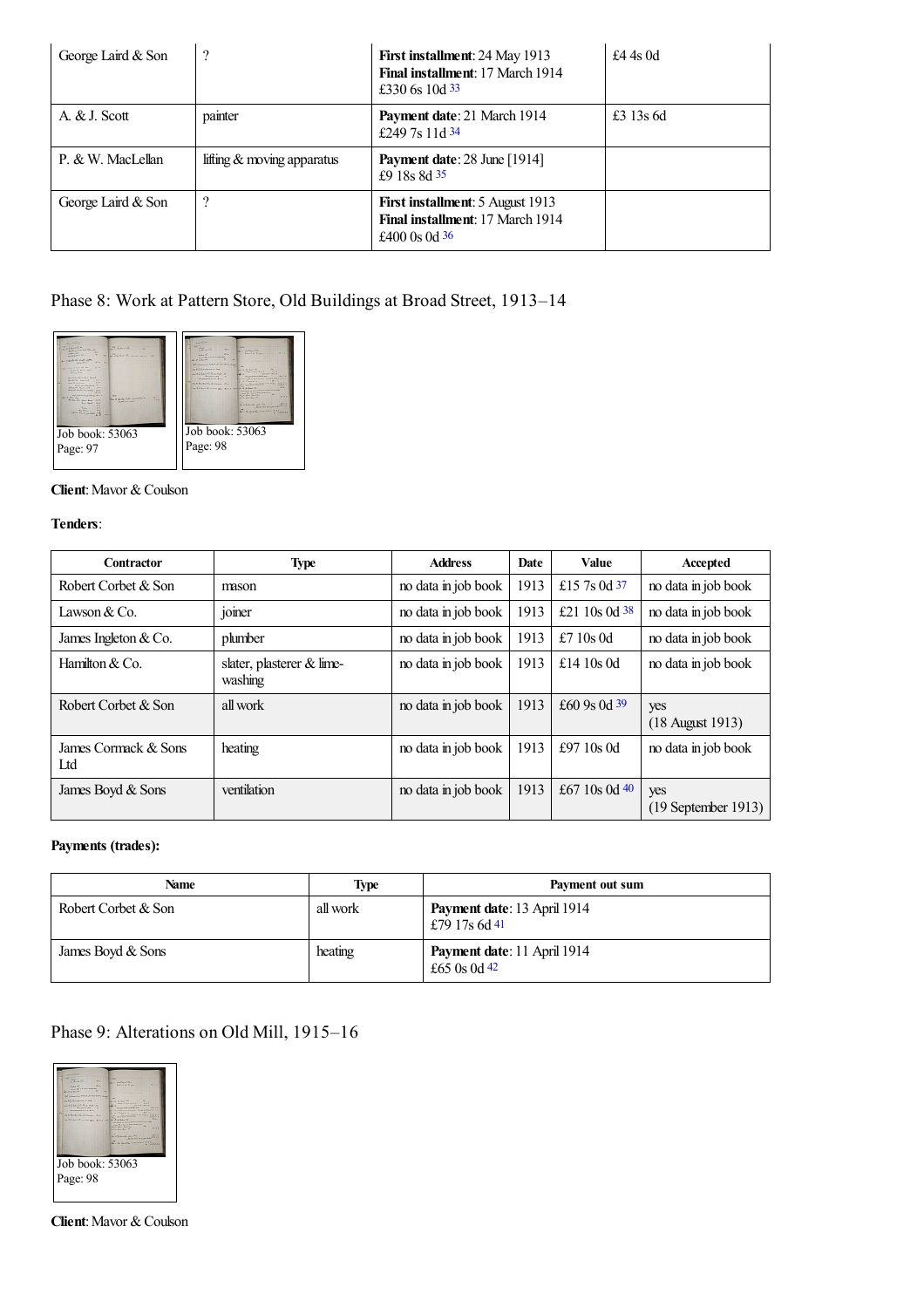### **Tenders**:

<span id="page-8-4"></span><span id="page-8-3"></span><span id="page-8-2"></span>

| <b>Contractor</b>      | Type    | <b>Address</b>      | Date | Value                  | Accepted                     |
|------------------------|---------|---------------------|------|------------------------|------------------------------|
| George Laird & Son     | ?       | no data in job book | 1915 | no data in job book 43 | yes<br>$(22$ May 1915)       |
| James Ingleton & Co.   | plumber | no data in job book | 1915 | £111 0s 0d $44$        | yes<br>$(22$ May 1915 $45$ ) |
| Robert Corbet & Son    | mason   | no data in job book | 1915 | £56 10s 0d $46$        | yes<br>$(22$ May 1915)       |
| James Ingleton $& Co.$ | plumber | no data in job book | 1915 | £84 14s 6d 47          | yes<br>$(25$ May 1915)       |

### <span id="page-8-6"></span><span id="page-8-5"></span>**Payments (trades):**

<span id="page-8-8"></span><span id="page-8-7"></span>

| Name                   | <b>Type</b> | Payment out sum                                                                                     |
|------------------------|-------------|-----------------------------------------------------------------------------------------------------|
| George Laird & Son     | ?           | <b>First installment:</b> 16 August 1915<br>Final installment: 9 February 1916<br>£1742 3s 4d 48    |
| James Ingleton $& Co.$ | plumber     | <b>Payment date:</b> 13 September 1915<br>£89 $10s$ 0d $49$                                         |
| Robert Corbet & Son    | mason       | <b>First installment:</b> 16 October 1915<br><b>Final installment: 14 March 1916</b><br>£290 12s 7d |
| George Laird & Son     | 9           | Payment date: 15 February 1916<br>£137 1s 1d $50$                                                   |
| George Laird & Son     | ?           | Payment date: 1 September 1916<br>£85 13s 10d $51$                                                  |

### <span id="page-8-10"></span><span id="page-8-9"></span>Documents

### Images



### Bibliography

### Published

- James Bridie, *One Way of Living*, London:Constable &Co. , 1939, pp. 48–50
- *Builder*, 104, 1913, p. 57
- RobertJ. Gibbs, 'Mackintosh's Book Designs', *Charles Rennie Mackintosh Society Newsletter*, 12, Summer 1976, p. 8

### Notes:

<span id="page-8-0"></span>**[1](#page-0-0)**:'AndrewMyles', *Dictionary of Scottish Architects, 1840–1980*, www.scottisharchitects.org.uk [accessed 9 November 2011].

<span id="page-8-1"></span>**[2](#page-0-1)**:RobertJ. Gibbs, 'Mackintosh's Book Designs', *Charles Rennie Mackintosh Society Newsletter*, 12, Summer 1976; The Hunterian, University of Glasgow: GLAHA 41507; GLAHA 41508; GLAHA 41509; GLAHA 41511; GLAHA 41512; GLAHA 41516; GLAHA 41517; GLAHA 41525; James Bridie, *One Way of Living*, London: Constable & Co., 1939, pp. 48–50.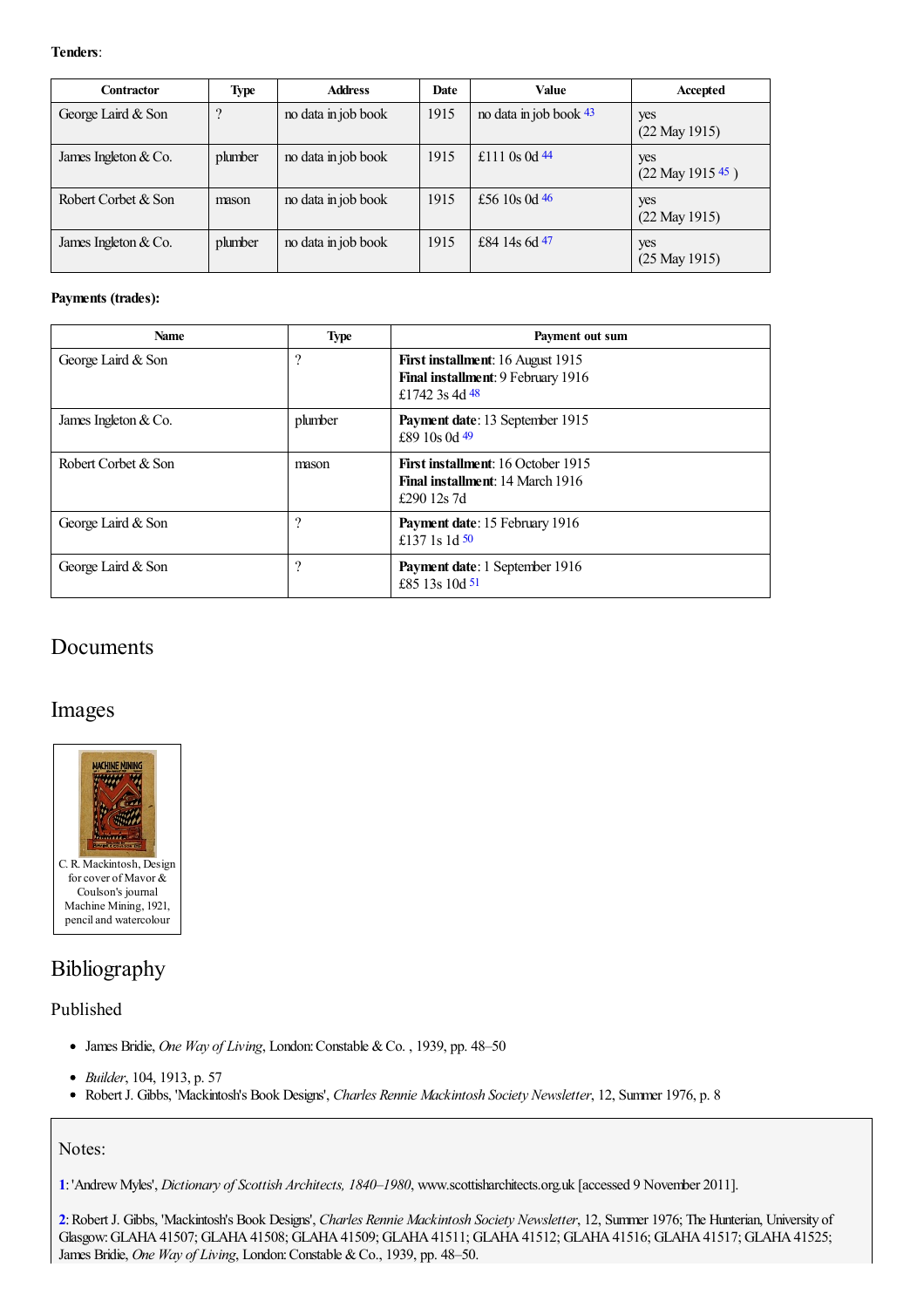- <span id="page-9-0"></span>: Record for 1896–7 building designed by Andrew Myles.
- <span id="page-9-1"></span>: Record for 1896–7 building designed by Andrew Myles.
- <span id="page-9-2"></span>: Record for 1896–7 building designed by Andrew Myles.
- <span id="page-9-3"></span>:GlasgowCityArchives Collection:GlasgowDean ofGuild Court plans, B4/12/1/9303.
- <span id="page-9-4"></span>:Seeinscription on drawing. GlasgowCityArchives Collection:GlasgowDean ofGuild Court plans, B4/12/1/9303.
- <span id="page-9-5"></span>: The Hunterian, University of Glasgow: Honeyman Keppie & Mackintosh job book, GLAHA 53062, p. 12.
- <span id="page-9-6"></span>: The Hunterian, University of Glasgow: Honeyman Keppie & Mackintosh job book, GLAHA 53062, p. 12.

<span id="page-9-7"></span>: It appears that this work was abandoned. No payments are recorded in the job book. The Hunterian, University of Glasgow: Honeyman Keppie & Mackintosh job book, GLAHA 53062, p. 12.

- <span id="page-9-8"></span>: The Hunterian, University of Glasgow: Honeyman Keppie & Mackintosh job book, GLAHA 53062, p. 12.
- <span id="page-9-9"></span>: The Hunterian, University of Glasgow: Honeyman Keppie & Mackintosh job book, GLAHA 53062, p. 12.
- <span id="page-9-10"></span>:GlasgowCityArchives Collection:GlasgowDean ofGuild Court plans, B4/12/2/2563.
- <span id="page-9-11"></span>:Seeinscription on block plan. GlasgowCityArchives Collection:GlasgowDean ofGuild Court plans, B4/12/2/2563.

<span id="page-9-12"></span>: The Hunterian, University of Glasgow: Honeyman Keppie & Mackintosh job book, GLAHA 53063, p. 34. No payments are recorded alongside these tenders. However, a second set of tenders and payments for a strong room are recorded on p. 61 of the same job book.

- <span id="page-9-13"></span>: The Hunterian, University of Glasgow: Honeyman Keppie & Mackintosh job book, GLAHA 53063, p. 61.
- <span id="page-9-14"></span>: The Hunterian, University of Glasgow: Honeyman Keppie & Mackintosh job book, GLAHA 53063, p. 61.
- <span id="page-9-15"></span>:GlasgowCityArchives Collection:GlasgowDean ofGuild Court plans, B4/12/1912/309.

<span id="page-9-16"></span>: See inscription on block plan. Glasgow City Archives Collection: Glasgow Dean of Guild Court plans, B4/12/1912/309; The Hunterian, University of Glasgow: Honeyman Keppie & Mackintosh job book, GLAHA 53063, p. 92.

- <span id="page-9-17"></span>:GlasgowCityArchives Collection:GlasgowDean ofGuild Court plans, B4/12/1913/224.
- <span id="page-9-18"></span>: The Hunterian, University of Glasgow: Honeyman Keppie & Mackintosh job book, GLAHA 53063, p. 96.
- <span id="page-9-19"></span>:Seeinscription on drawing. GlasgowCityArchives Collection:GlasgowDean ofGuild Court plans, B4/12/1913/224.
- <span id="page-9-20"></span>: The Hunterian, University of Glasgow: Honeyman Keppie & Mackintosh job book, GLAHA 53063, p. 97.
- <span id="page-9-21"></span>: The Hunterian, University of Glasgow: Honeyman Keppie & Mackintosh job book, GLAHA 53063, p. 97.
- <span id="page-9-22"></span>: The Hunterian, University of Glasgow: Honeyman Keppie & Mackintosh job book, GLAHA 53063, p. 96.
- <span id="page-9-23"></span>: The Hunterian, University of Glasgow: Honeyman Keppie & Mackintosh job book, GLAHA 53063, pp. 92–3.
- <span id="page-9-24"></span>: The Hunterian, University of Glasgow: Honeyman Keppie & Mackintosh job book, GLAHA 53063, p. 98.
- <span id="page-9-25"></span>: The Hunterian, University of Glasgow: Honeyman Keppie & Mackintosh job book, GLAHA 53063, p. 98.
- <span id="page-9-26"></span>: 'size of pattern house increased'. 'Robt Corbet & Son board over gate 18s 2d'
- <span id="page-9-27"></span>: Cost of one strut.
- <span id="page-9-28"></span>: Cost of one strut. Tender of £66 10s 0d agreed for two struts.
- <span id="page-9-29"></span>:Cost of onestrut.
- <span id="page-9-30"></span>:Cost of onestrut.
- <span id="page-9-31"></span>: Tender of £32 17s 6d agreed.
- <span id="page-9-32"></span>:'alternative offer'.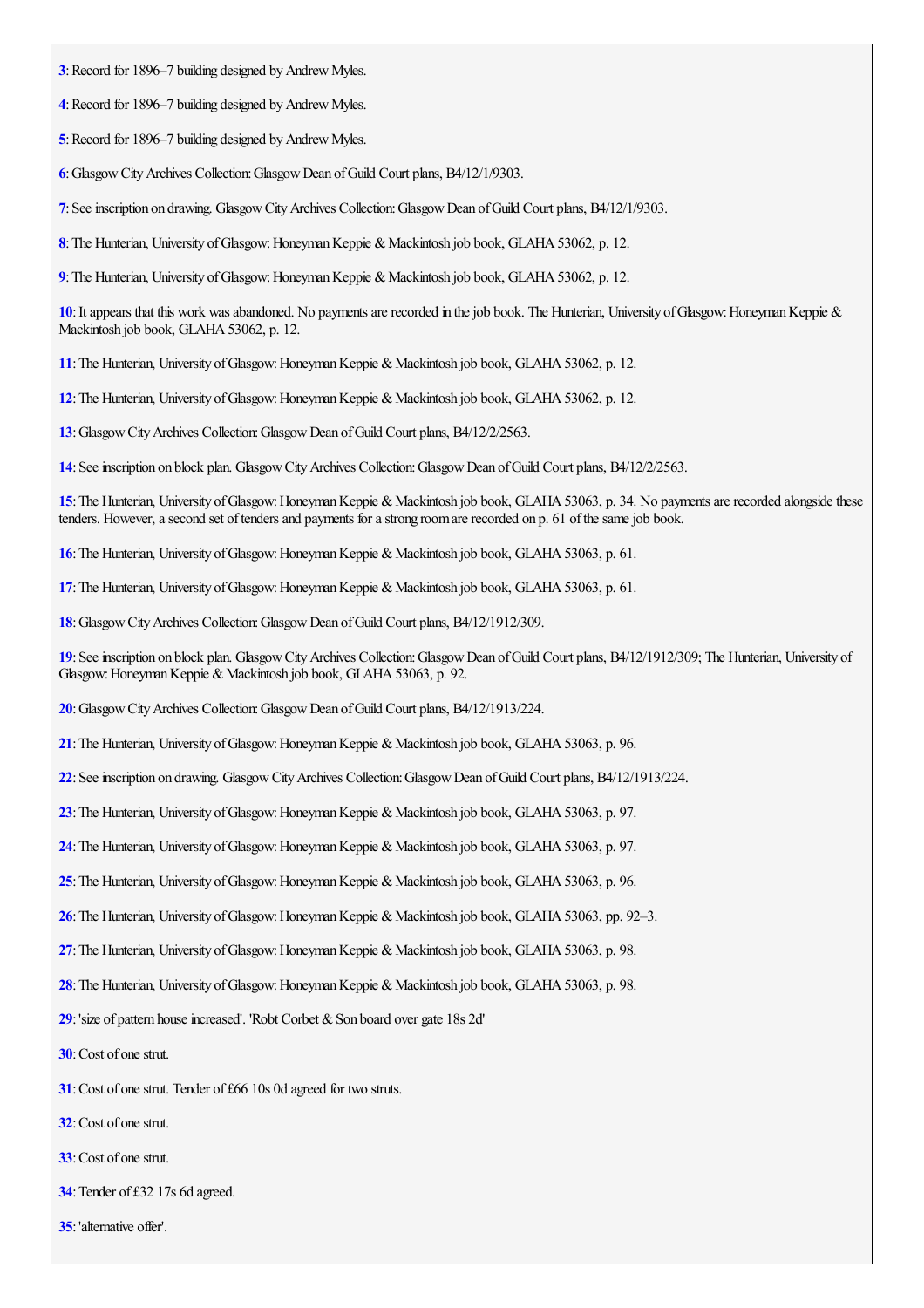- <span id="page-10-0"></span>: 'seperators'; 'extra for [sum]-work [£]3'.
- <span id="page-10-1"></span>:'2nd safe[£]45 6[s] 11[d]'.
- <span id="page-10-2"></span>:'2nd Scheme 2 safes'.
- <span id="page-10-3"></span>:'Amended provision onesafe'.
- <span id="page-10-4"></span>: Includes: wright work £421 5s 9d; steel & iron work £1373 6s 4d; plumber work £85 7s 3d; added percentage £88 19s 11d.
- <span id="page-10-5"></span>: Includes: wright work £440 18s 11d; steel & iron work £1309 13s 3d; plumber work £84 5s 0d; added percentage £91 14s 10d.
- <span id="page-10-6"></span>: Includes: wright work £446 10s 5d; steel & iron work £1319 10s 2d; plumber work £99 10s 0d; added percentage £93 5s 7d.
- <span id="page-10-7"></span>: Includes: wright work £536 10s 0d; steel & iron work £1360 0s 0d; plumber work £83 10s 0d; added percentage £99 0s 0d.
- <span id="page-10-8"></span>:Includes:wright work £432 0s 0d;steel&ironwork £1660 5s 0d; plumber work £81 11s 3d;added percentage £108 13s 9d.
- <span id="page-10-9"></span>: Includes: wright work £641 10s 3d; steel & iron work £1660 4s 10d; plumber work £91 0s 0d; added percentage £119 12s 9d.
- <span id="page-10-10"></span>:Includes:'1. Extension into [?]fitting shop £51 7s 6d; '2. newrunway at lorry entrance' £10 15s 0d; '3. Runways in basement' £103 10s 6d.
- <span id="page-10-11"></span>:Includes: 1. £76 0s 0d; 2. £15 0s 0d; 3. £130 0s 0d.
- <span id="page-10-12"></span>:'jobbing a/c gate guard' £4 16s 6d.
- <span id="page-10-13"></span>: 'extra for extension 15ft into warehouse'.
- <span id="page-10-14"></span>: Total payment sum covers weekly inspections from 9 December 1912–27 September 1913, honorarium and 'extra services'.
- <span id="page-10-15"></span>: An extra £7 3s 2d to be charged 'if new flooring is laid'. Tender of £211 5s 10d agreed.
- <span id="page-10-16"></span>: An extra £9 8s 4d to be charged 'if new flooring is laid'.
- <span id="page-10-17"></span>: An extra £8 7s 11d to be charged 'if new flooring is laid'.
- <span id="page-10-18"></span>: An extra £9 8s 4d to be charged 'if new flooring is laid'.
- <span id="page-10-19"></span>:'list ofrates'

<span id="page-10-20"></span>: Includes: [?] extension of present [?] runway in Store' £45 0s 0d; '3 Switch N B Trolley to [?] new [?]. each 6.11.6.' £19 14s 6d; 'altering present blocks to fit with Scotch Trolley & overhauling do. ea.' £1 5s 0d.

- <span id="page-10-21"></span>: '[?] [?] Chain Blocks with chain'. 'less 13% dis. 2½% mo.? a/c'.
- <span id="page-10-22"></span>: Includes: 'Strengthening new mill Bdg as per Mr Keppie's report' £443; 'work already done in mill' £27.
- <span id="page-10-23"></span>: 'Strengthening floor of warehouse'.
- <span id="page-10-24"></span>: 'Wrought Iron Railing. Each Boundary Wall.'
- <span id="page-10-25"></span>:'extrasas per W[h]itson's statement'.
- <span id="page-10-26"></span>**[62](#page-7-1)**: Includes: 'new buildings & old' £235 17s  $9\frac{1}{2}$ d; 'Property & Yard Broad St.' £13 10s  $\frac{1}{2}$ d.
- <span id="page-10-27"></span>: For 'pulley, blocks & Chain'.
- <span id="page-10-28"></span>: 'all as per estimate 4%'
- <span id="page-10-29"></span>: See lower down page: 'and for work done through Corbet say 4 0 0.'
- <span id="page-10-30"></span>: Includes: 'joiner work' £15 0s 0d; 'sashes glass repair & expanded metal' £6 0s 0d.

<span id="page-10-31"></span>: Includes: mason work £15 7s 0d; joiner work £15 10s 0d and £3 10s 0d; plumber work £7 10s 0d; slater & plaster £14 10s 0d; 'profit on plumber, joiner & slater' £4 2s 0d. Tender of £60 14s 0d agreed.

<span id="page-10-32"></span>:'Amended offeras per Dewis[?] instruction' £65.

<span id="page-10-33"></span>:Includes:'work at old tenement' £73 0s 0d; 'warehousemans wages' £6 17s 6d.